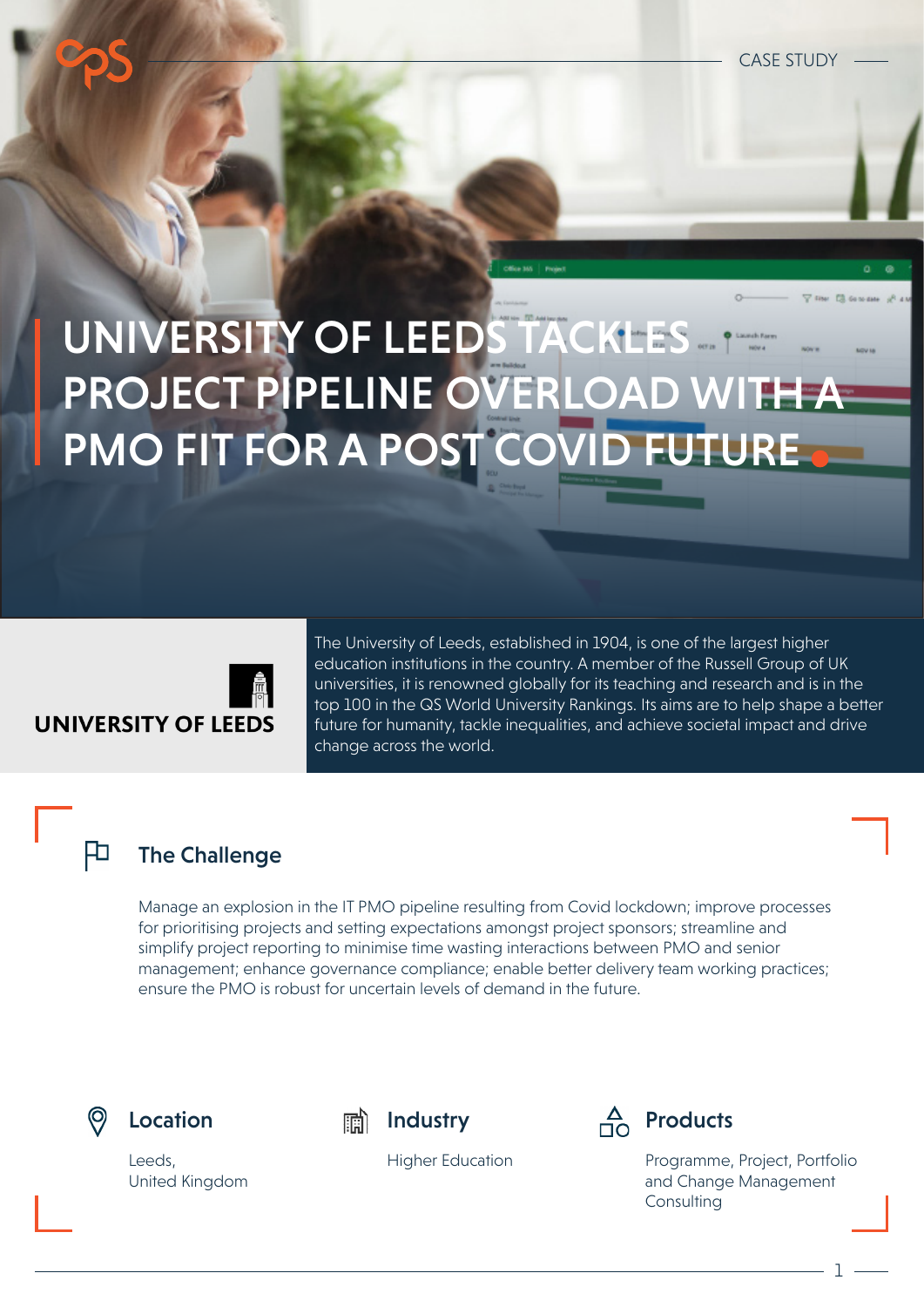## Teaching Transformation

Like all UK higher education institutions, in 2020 the University of Leeds had to rapidly replace its system of face-toface lectures and seminars with online learning programmes in response to Covid lockdown.

The impact on the university's IT Project Management Office was dramatic. "The portfolio went mad," says PMO Manager, Stacey Forman. "Our workload was more than doubling, and priorities had to be suddenly changed to meet pressing new project demands. Our staff and internal processes were under huge pressure to cope, and of course we had no idea whether things would get worse before they got better."

The expanding portfolio was a watershed moment for the PMO. Stacey Forman and the IT management team decided it was time to review its processes and governance procedures, and the effectiveness of its reporting. "We needed to bring PPM expertise on board to help us create a really robust response to this transformation in our workload," says Stacey Forman.



We wanted our PMO to be fit for the future.



## Model PMO

The university had a technical support contract with CPS, a multi-award-winning Microsoft Gold Partner. As project, portfolio and change management is at the core of its consulting practice, CPS was also well positioned to help with the PMO's challenges and advise on improvements. In Summer 2020, CPS was engaged to provide hands-on support for the PMO to help deal with the extra project demands, and also to assess the current 'as is' operations.

CPS then proposed a target 'to be' model for the PMO and a roadmap to achieve it, with continuing handson support for the PMO running in parallel. Key to that work package were recommendations for new pipeline prioritisation and triaging processes, capacity and resource management, data quality improvements, and streamlined reporting dashboards.

The university also wanted advice on the PMO delivery teams' working practices. An Agile Scrum methodology had been introduced, and the teams needed structuring for the change. CPS consultants are fluent in Agile techniques, and a Scrum specialist coach worked with the teams to provide a new model for project delivery designed for an Agile approach, including management of small requests.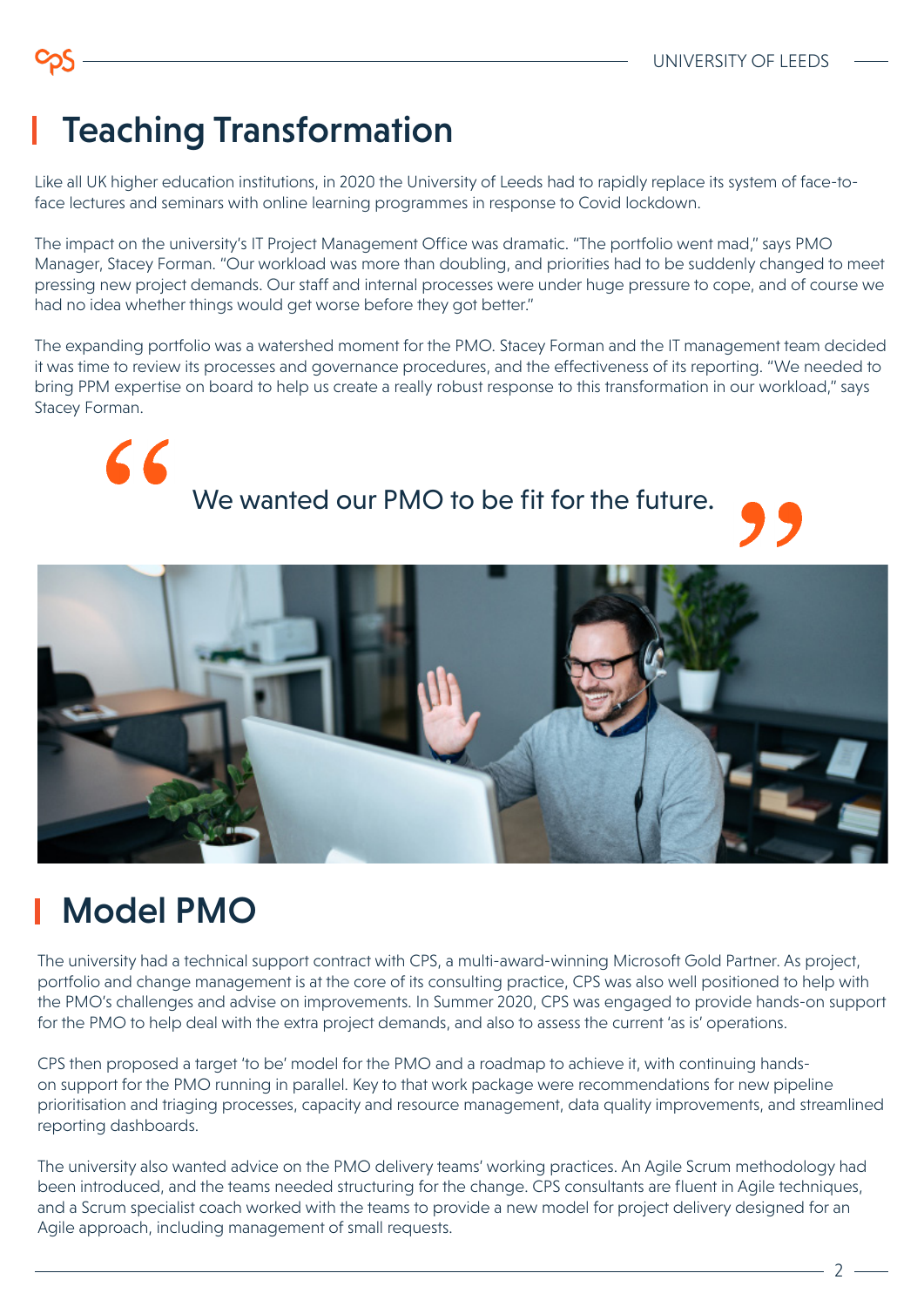### Revolution

Stacey Forman says that the hybrid CPS package of recommendations and hands-on support for the PMO has revolutionised its performance.



# 66

#### There are so many improvements, but I would single out the way that all project proposals are now subitmitted through a single 'front door' and assessed by triage group.

Stacey Forman IT PMO Manager at University of Leeds

"Decisions are transparent and clear, so everyone knows what is happening to their project and they are properly ranked. We've also established prioritisation groups to look at local backlogs and agree what projects are important to submit to the PMO in the first place."

The PMO team and senior management particularly like the new reporting processes, says Stacey Forman. "We've got a proper highlight report that works well, is easy to use on the system, and provides a wealth of information via Power BI. So now we can quickly and easily provide what executive management wants, and that eliminates a lot of interaction that wastes everyone's time."

Stacey Forman says the hands-on support provided by the consultancy team has also been "incredibly helpful". As well as recommending and implementing new processes while helping to manage the workload, the CPS team has boosted the morale of PMO with their enthusiasm and can-do attitude.

CPS has recently extended its role to provide temporary operational and capacity management support, as the university plans to turn the IT department PMO into an enterprise PMO.

3